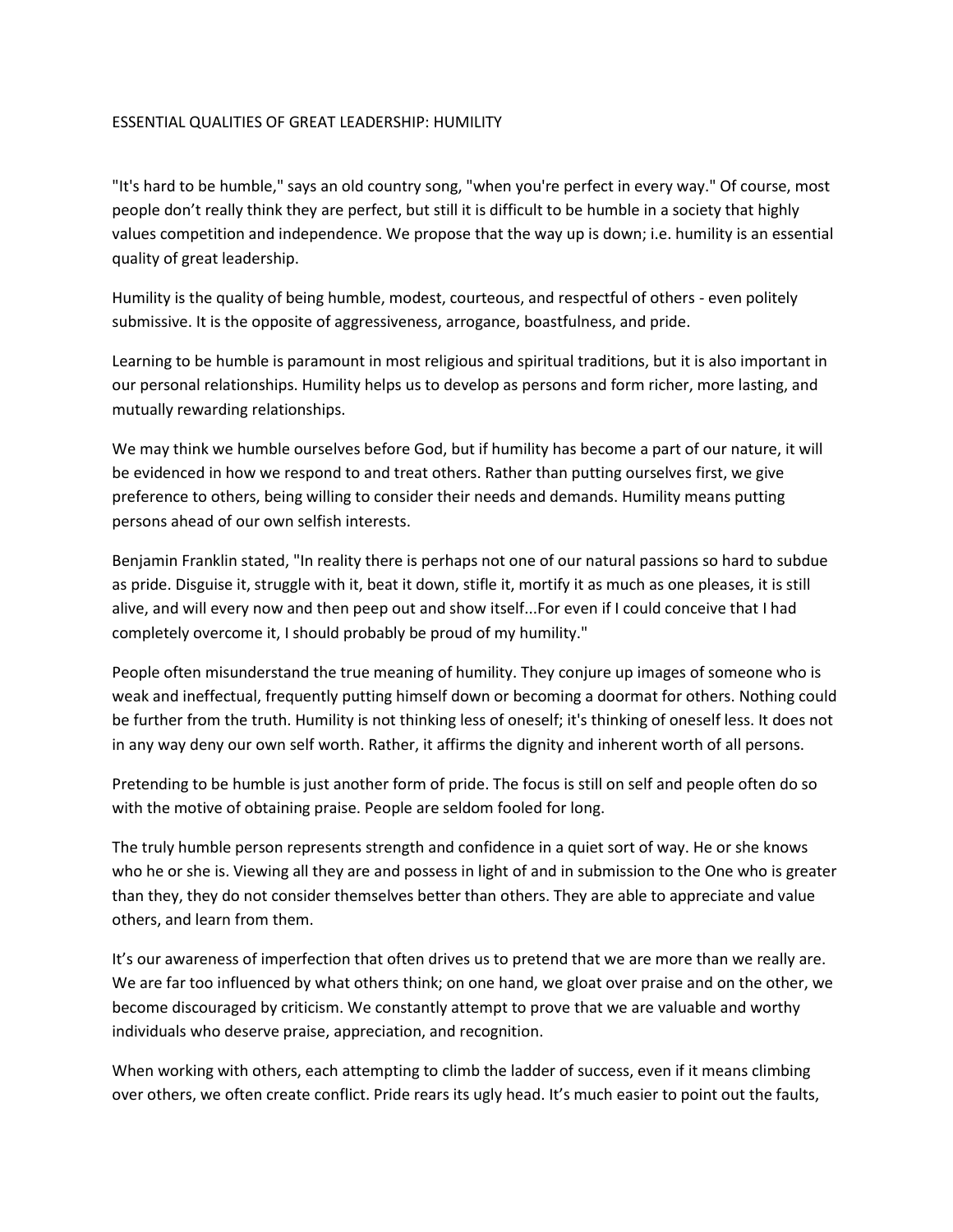weaknesses, and mistakes of others than our own. As a result, people who should be able to enjoy working as partners to accomplish common goals find themselves bickering and belittling one another. The humble person in contrast is free to praise, encourage, and empower others. He doesn't insist on getting all the credit, or on being rewarded for his/her achievements, even if those achievements are "impressive" in some way. He doesn't need to brag or gloat; neither does he hide his gifts and talents. Secure in the person he knows himself to be, there is no need to prove anything or to tear another down in order to build up himself.

How many relationships have been destroyed by arrogance and pride! Jealousy, envy, anger, strife, resentments, prejudice, gossip, and greed divide and conquer. Arrogance has spurned many a war! Nobody really likes the arrogant, demanding, pushy type of person. Being overbearing and having an attitude of superiority is distasteful. It tends to make others dislike us.

A person is more likeable and tolerable when he generally portrays the characteristics of humility. He admits mistakes and makes changes where needed. He receives correction. Instead of arguing and defending, he takes responsibility and apologizes. Because he feels no jealousy or envy, he recognizes that he doesn't know everything; therefore he can be open-minded enough to seek out new knowledge and benefit from the experience and expertise of others. He is able to see the best in others. He honors and serves them.

Humility is so important to teambuilding. It is needed to live in peace and harmony. We continually tell our students and 4Ekselans volunteers, "We are a team. If one wins, we all win. If we work together and are successful, we will all enjoy the blessings of our success."

As a leader, you do not want to be in competition with those you lead. Wealth, power or status gained at the expense of others causes anxiety for all; therefore, you will want to empower those you lead or influence to grow, develop, learn, and advance. You will want them to be the best they can be. You will rejoice with them. Ultimately, you will benefit as well. Their success is a reflection on you and your leadership.

Humility distinguishes the wise leader from the arrogant power-seeker. Vaunting one's authority, reminding those you lead of your position and title, will not win the trust and respect necessary to have the kind of influence that changes lives and achieves mutually rewarding goals. Trust and credibility are required for open, mutual learning, communication and real creativity.

Leaders who insist on standing behind position and power discover they have followers or employees who do only what is required of them; they do only what they "have" to do. People who are empowered and allowed to make valuable and creative contributions follow because they "want" to. Leaders who invest themselves, seeking first to understand those who follow and giving them opportunities to excel and advance, may also earn love, admiration, and loyalty.

Additionally, if you're operating from a win-win perspective, you'll feel good about your leadership and the decisions you make concerning your team. If you're big-hearted, committed to helping other people